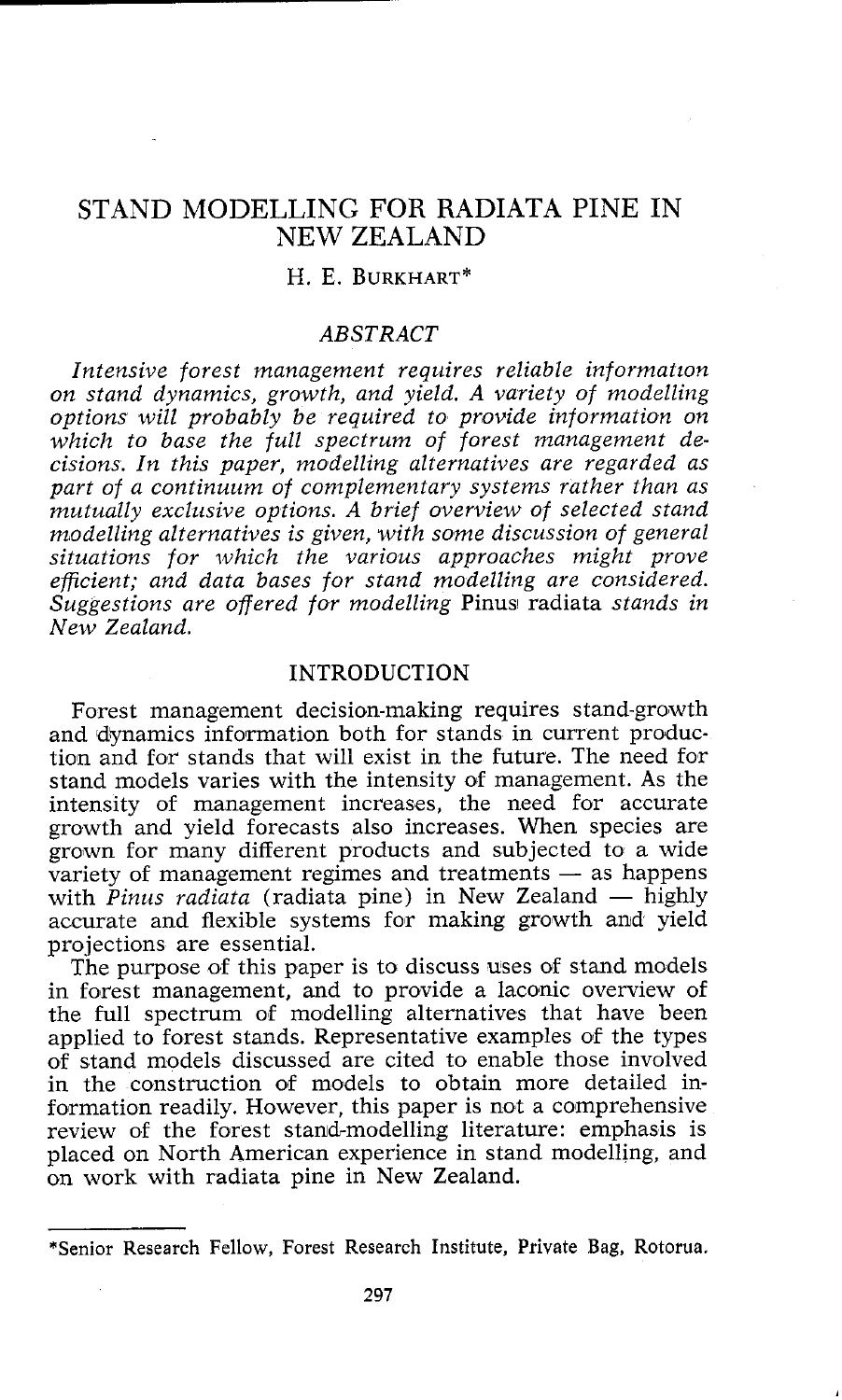Before proceeding further some important terms will be defined. Growth  $-$  generally synonymous with the term increment in forest mensuration  $\overline{\phantom{a}}$  is the amount of increase in wood over a given period of time; yield is the total amount of wood avaiIable for harvest at any given time. Thus there exists a basic growth/yield relationship: yield is the summation of growth. Although most early stand-modelling studies were concerned with yield, and growth was obtained by differencing, many recent studies have emphasised growth rate or periodic increment, with yield estimated as the corresponding integral or summation. Throughout this paper, "stand models" is used as a general term to denote equations or systems of equations developed for providing information on forest growth and yield.

Forest stand-modelling is not a new endeavour for foresters. Early efforts involved "normal" yield tables constructed by graphical techniques. Modern quantitative tools were first employed as multiple linear regression analysis to predict forest yields. Continued advances in quantitative sciences and computing technology have now made possible highly sophisticated models of stand growth and dynamics.

## USES OF STAND MODELS

Stand models are essential for decision-making under intensive forest management. Production forecasting, a traditional role of yield tables, continues to constitute an important use of stand models (Hamilton and Christie, **1974),** and forecasts may be short or long term. Sometimes a total volume of the relevant portion of the stand may be sufficient for shortterm forecasts, but more often information on volume by product-class and size-distribution within product-classes is needed. For long-term forecasts total volume often must suffice because future product-values and production costs are extremely difficult to project.

Stand models provide a means for evaluating treatment alternatives. Foresters must determine what species to regenerate, what initial spacing to use when planting, and how long the rotation should be. The feasibility of intermediate cultural treatments, such as thinning and fertiliser application, cannot be adequately evaluated without stand models which accurately reflect the effects of these treatments. Determination of impact of insect and pathogen attacks on forest growth and yield is required to evaluate the benefits of control measures.

Stand models are but one component in comprehensive systems of forest management; it is important to keep them in perspective and compatible with other components.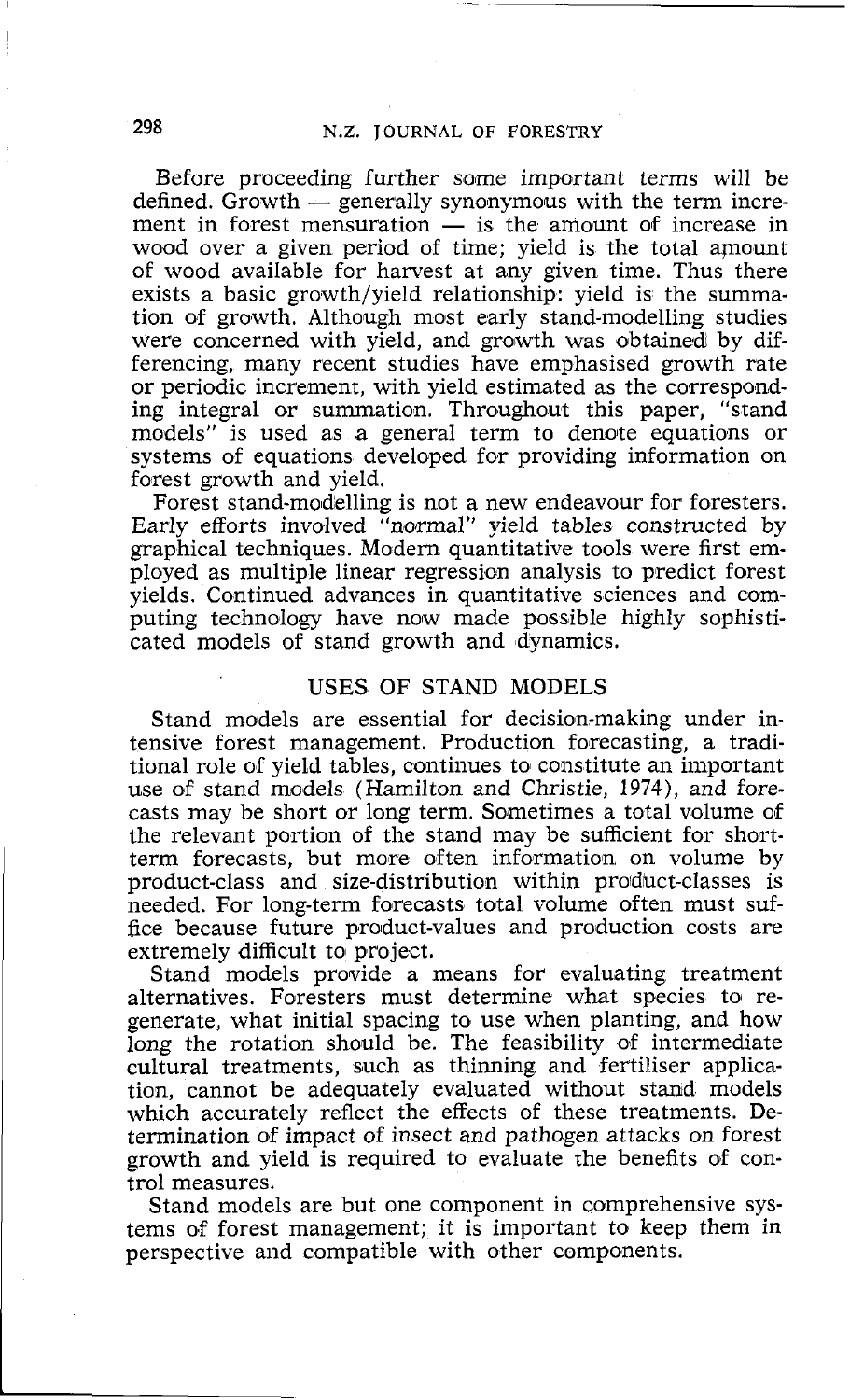## **STAND MODELLING FOR RADIATA PINE** 299

Management decisions are required for individual stands (necessitating highly detailed stand-data), for forests that are aggregates of many stands (in which case the detail needed about each stand is not likely to be great), and for broad regional or national planning situations (where detailed information on an individual stand basis is not needed).

Stand models can provide input information for decisions on matters ranging from local silviculture to national policy. With such diverse uses, and with the existing diversity of forest conditions, it is not surprising that a myriad of standmodelling approaches has evolved.

### MODELLING ALTERNATIVES

Forest-stand models may be divided into two broad categories:

(1) Models that use stand values as the basic modelling unit;

(2) Models that use individual trees as the basic modelling unit.

Whichever basic modelling unit they use, models considered in this paper have the same primary purpose: to provide an estimate of stand growth and yield for specified management regimes.

Stand models, regardless of the basic modelling unit, may be deterministic or stochastic. Stochastic models include random variables whose values are generated, whereas deterministic models do not. In past applications, practically all stand-level models have been deterministic, while most treelevel models have involved some random elements.

### *Stand-level Models*

In the United States multiple linear-regression equations have often been used to predict growth and/or yield as a function of stand age, site index, and stand density. When yield is the dependent variable and growth is to be computed by differencing, an equation to project stand density (usually as a function of site index, initial age, and initial density) is also needed. Examples of multiple regression equations- for predicting stand growth and/or yield include Wenger *et al.*  (1958), Bennett *et al.* (1959), Brender (1960), Nelson and Brender (1963), Clutter (1963), and Burkhart *et al.* (1972). In the examples cited, growth or yield for the total stand, or for some merchantable portion of the stand, can be predicted; but information on volume distribution by size-class is not provided.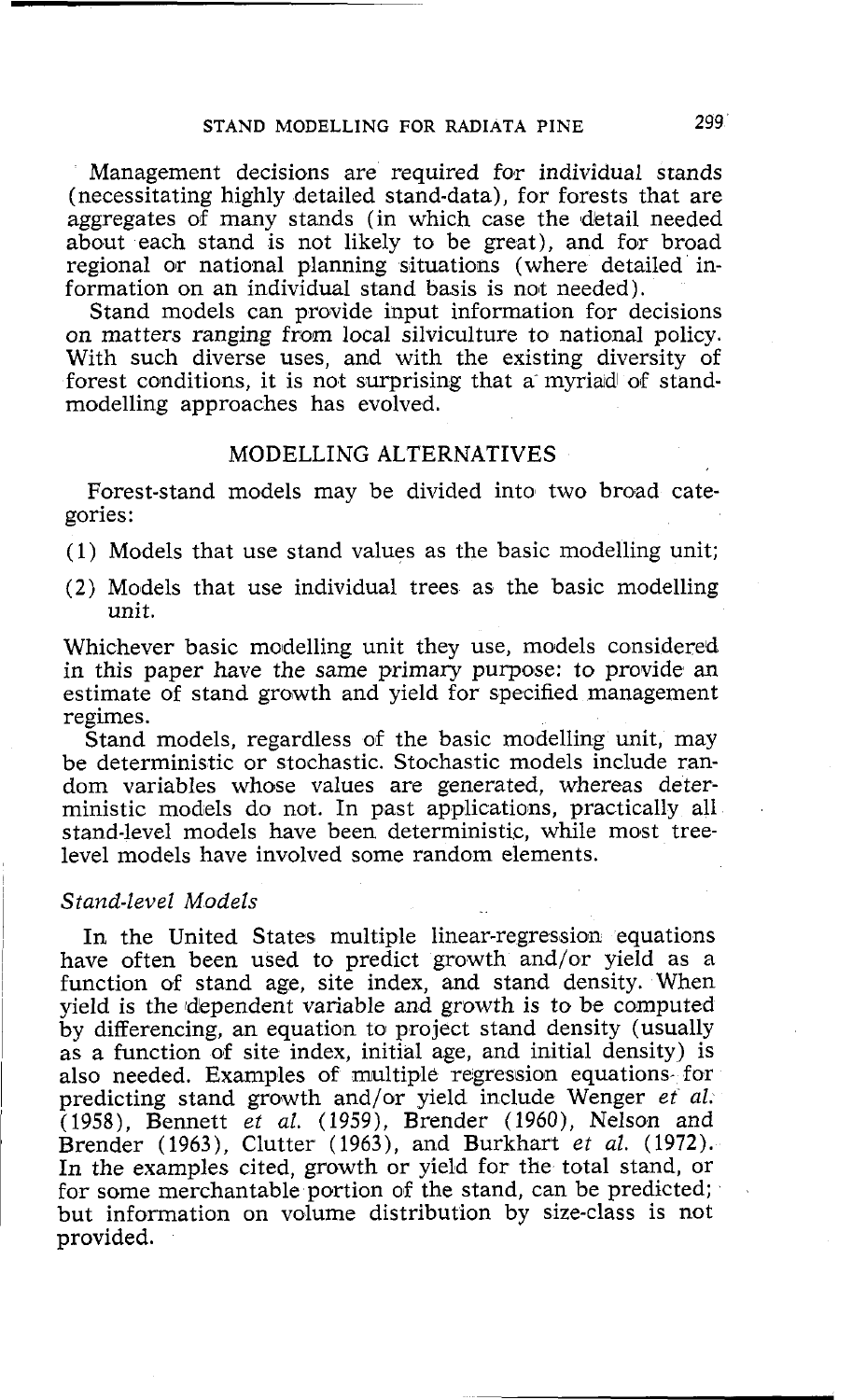Lewis (1954) presented a series of alignment charts for estimating yield in unthinned radiata pine stands in New Zealand. In addition to information on the progress of height, basal area, and volume, stand and stock tables were also included. Yield prediction for radiata pine was extended to thinned stands by Beekhuis (1966). The method of yield prediction presented by Beekhuis differs from that of usual methods in that increments were plotted against height instead of age as the independent variable.

Stand models based on a diameter-distribution analysis procedure have been constructed in several recent studies (Bennett and Clutter, 1968; Lenhart and Clutter, 1971; Lenhart, 1972; Burkhart and Strub, 1974; Smalley and Bailey, 1974). In this approach, the number of trees per unit area in each diameter class is estimated, mean total tree-heights are predicted for trees of given diameters growing under given stand conditions, and volume per diameter class is calculated by using the predicted mean tree-heights and the midpoints of the diameter-class intervals and substituting into tree-volume equations.

Unit-area yield estimates are obtained by summing over diameter-classes of interest. Only overall stand values are needed as input, but fairly detailed stand-distribution information is obtainable as output. The radiata pine model presented by Clutter and Allison (1974) is a modification of the general diameter-distribution analysis procedure outlined above.

#### *Tree-level Models*

Stand models which use individual trees as the basic unit may be separated into two groups: models for which intertree distances are not required (distance-independent), and models for which inter-tree distances are required (distancedependent) (Munro, 1974). In distance-independent models the growth of individual trees is a function of variables such as present size, site index, and stand density. Tree mortality in these models may be predicted from past growth rates or it may be generated randomly. A wide variety of approaches has been taken in the construction of individual-tree distanceindependent models and it is difficult to portray a general outline of them; however, the model of Lemmon and Schumacher (1962) and that of Stage (1973) provide examples of this approach.

Distance-dependent individual-tree models that have been implemented vary in detail but are quite similar in overall concept and structure. Initial data of a stand are input or generated and each tree is assigned a coordinate location.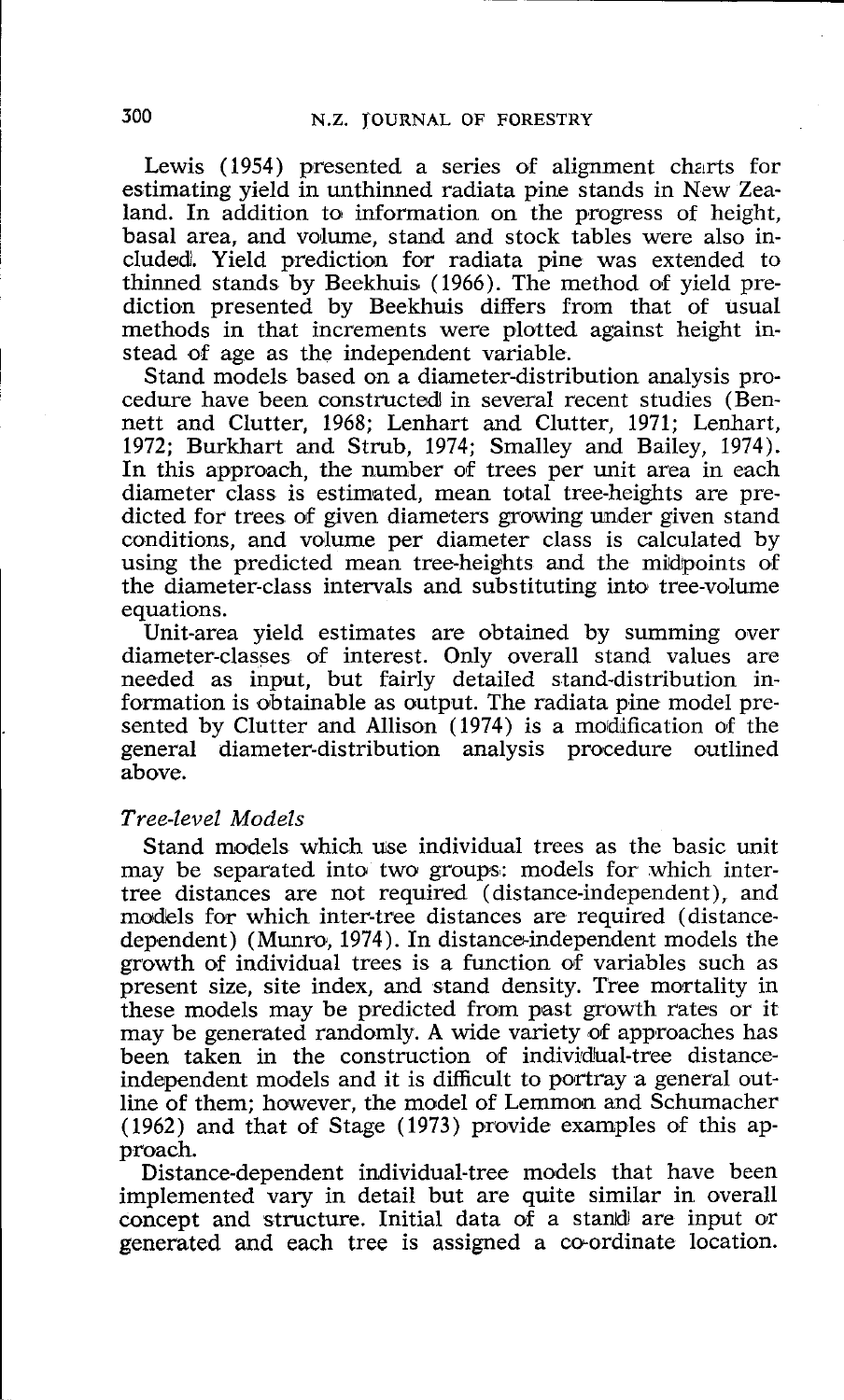## **STAND MODELLING FOR RADIATA PINE 501**

Increment for each tree is calculated (generally annually) as a function of its size, the site quality, and sorme function of distance to and size of neighbours which serves as an expression of competition. Growth is commonly adjusted by random elements representing genetic and/or microsite variability. Probability of tree death can be expressed as a function of "competition" and/or the individiual tree's characteristics. Conventional stand characteristics are tabulated and available as output at specified intervals. Models of this general type have been produced by Newnham and Smith (1964), Arney (1974), Ek and Monserud (1974), Hegyi (1974), Lin (1974), Daniels and Burkhart (1975), Mitchell (1975), and others.

### *Selecting an Appropriate Modelling Approach*

The modelling alternatives discussed are part of a continuum of complementary systems; they are not mutually exclusive options. Modelling alternatives can be evaluated only in light of the uses that will be made of the information. Decisions for which a large amount of stand detail is needed will require one approach, whereas other approaches will probably be most satisfactory for decisions which do not require detailed information about individual stands. An example of a management planning system which utilises growth models with varying degrees of detail is the CARP (Computer Assisted Resource Planning) System that is being developed in Canada (Glew *et al.,* 1976). To take advantage of the merits of different approaches to stand modelling, a developed in Canada (Glew *et al.*, 1976). To take advantage<br>of the merits of different approaches to stand modelling, a<br>compatible system of growth simulators — ranging from<br>simula viald functions to models besed on indiv of the merits of different approaches to stand modelling, a<br>compatible system of growth simulators — ranging from<br>simple yield functions to models based on individual trees —<br>since designed as an interval part of  $C_{AB}P$ was designed as an integral part of CARP.

In many circumstances detailed stand data will be needed. However, for situations that necessitate only aggregate stand information, simple functions will probably prove most efficient. It is possible to fit simple functions to points generated from repeated execution of complex models and to use these functions as input for other applications. When using the diameter-distribution analysis procedure described here, calculating volume per diameter class and summing to obtain a per-unit-area figure involves needlessly detailed computations if only an aggregate per-unit-area volume is desired. Strub and Burkhart (1975) derived a methold for eliminating diameter-class interval computations when estimating stand yields, thus allowing a direct estimate of overall yield to be computed.

One cannot ascribe "advantages" or "disadvantages" to different modelling approaches except in the context of specific uses. However, the general characteristics of the various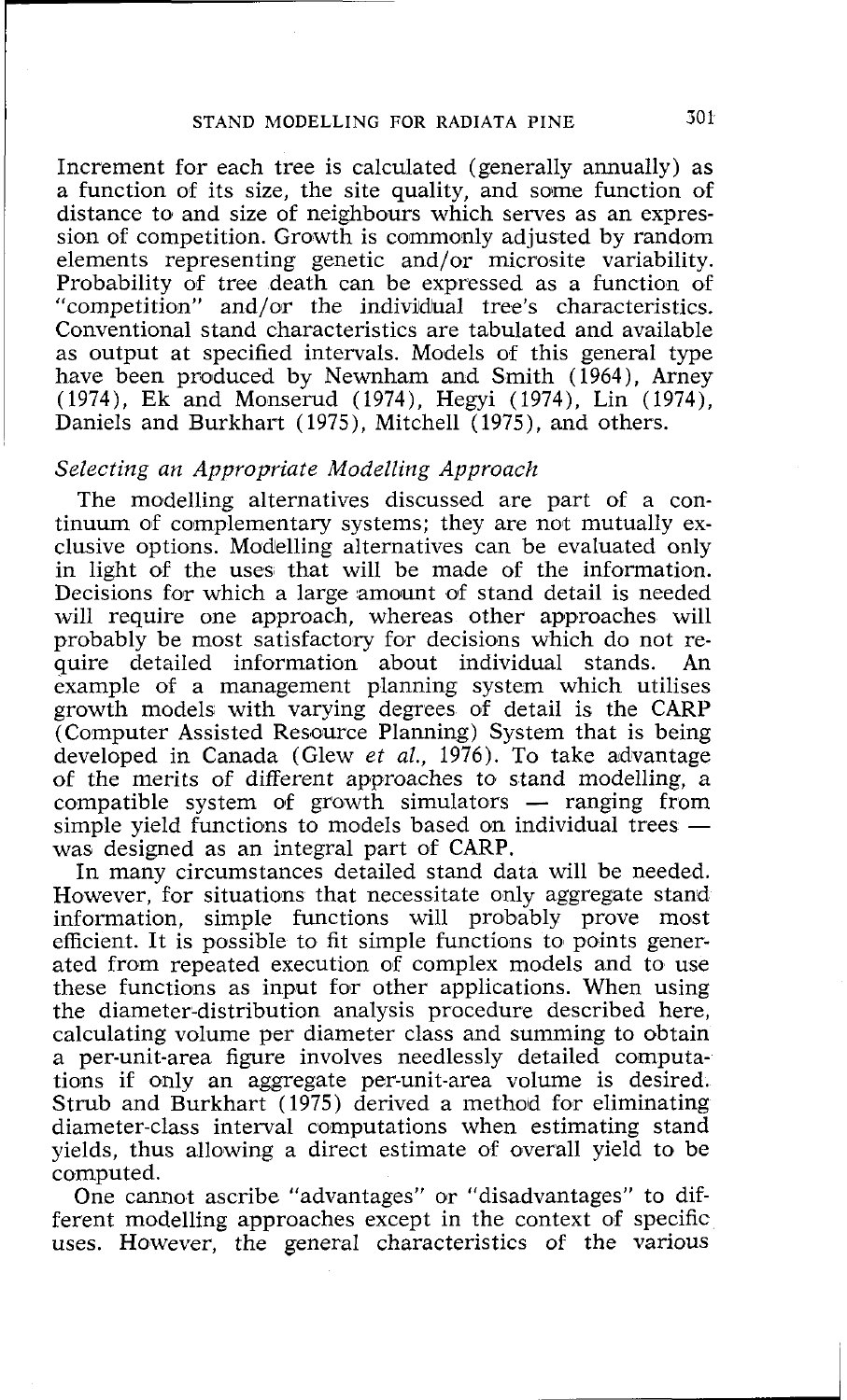alternatives can be briefly reviewed. Stand-level models can generally be applied with existing inventory data, and are computationally simpler than tree-level models. Yield functions are inflexible for analysing alternative product mixes but a diameter-distribution prediction procedure overcomes many of these difficulties. All stand-level models are somewhat inflexible for analysing a wide range of stand treatments and are not likely to give reliable results outside the range of conditions included in the sample plots on which they are based.

Tree-level models are usually more difficult to apply with existing inventory data and they generally require more sophisticated computing systems than stand-level models. Because of the detailed information provided, alternative product mixes are readily evaluated with models that use individual trees as the basic unit. Of the stand-modelling options considered here, distance-dependent individual-tree models are more expensive to develop and operate than the other approaches but they offer maximum flexibility for analysing a broad range of treatment alternatives and, if logically constructed, are more likely to extrapolate well for conditions not included in the basic data.

Cultural treatment effects have been studied as part of the development of most tree-level models. Thinning options are invariably included in distance-dependent models because it is believed that response to thinning will follow directly from the competition relationships included. Use of competition relationships allows assessment of a wide range of thinning alternatives without the time and expense of replicating a large number of thinning plots. However, to date, rigorous evaluations of the accuracy and precision of thinning responses from the majority of these models have not been completed.

Response to factors such as fertiliser application, defoliation, and planting progeny of genetically selected trees has been analysed in various tree-level stand-simulation studies. Unfortunately the lack of adequate stand data has precluded in-depth evaluations of the adequacy of the models to reflect accurately stand-level response. However, in most trials the response to simulated treatments has been logical and compatible with expected response.

For many uses only predicted means are desired, and for these deterministic models! are appropriate. In situations where the variability likely to be experienced in stand response and yields is required, stochastic models are needed. Additional computational difficulty and expense are generally involved in models which include random variability.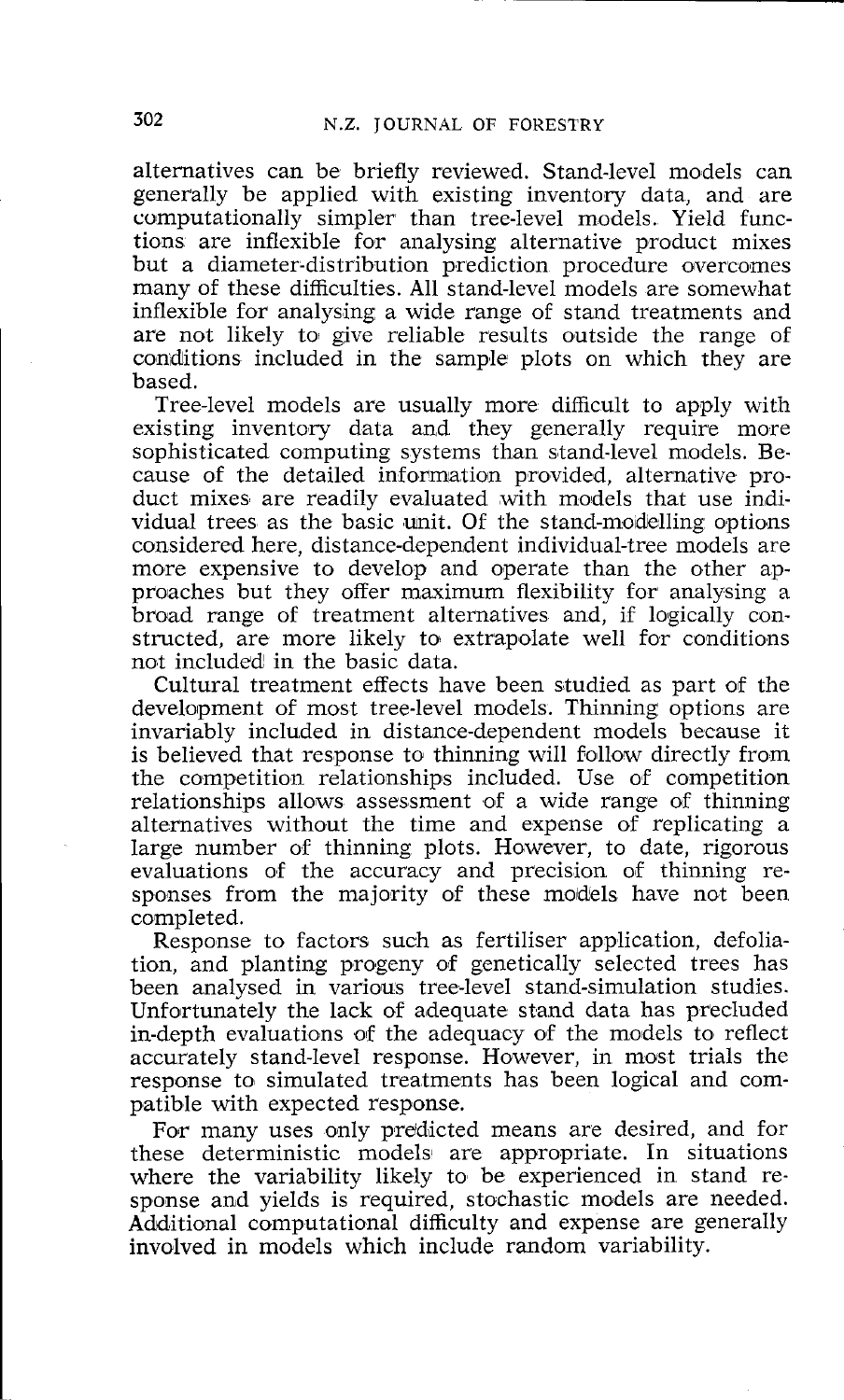Additional information on general aspects of stand modelling is provided in papers by Curtis (1972), Munro (1974), Burkhart ( 1975), and Hegyi ( 1975).

## DATA BASES FOR STAND MODELLING

It is rarely feasible to base stand models on repeated measurements of the same stands over an entire rotation. Periodic short-term measurements of growth from permanent plots distributed across the range of sites, ages, and stand treatments of interest provide a practical basis for develop ing prediction equations. Permanent plots provide excellent information for the stand conditions included in the sample. The disadvantages are the high cost of plot establishment and measurement, the delay in obtaining information, and changes in management practices and objectives over long periods of time.

Temporary plots can be used effectively to formulate variable-density yield tables (Vuokila, 1965), and they can provide valuable data for calibrating and validating stand models. The employment of temporary plots has cost advantages but suffers from the disadvantage that prediction of changes within stands is ldifficult with these types of data.

Trials that are properly designed and replicated are ideal for estimating parameters in growth models. When extremes of treatments are included, parameter estimates are more reliable. If parameter estimation or response to treatment trends is the primary objective of a trial, it is essential that the extremes of treatments and as many treatment levels as possible be included. The size of trials must generally be limited because of cost, variability of site, or paucity of experimental material. In these circumstances, hypothesis testing by analysis of variance has traditionally involved a small number of treatments and a large number of replicates. Such an allocation of resources is not efficient, however, when estimation of response to treatment trends is the primary objective.

Although trials provide excellent data for estimating parameters, a small number of intensively measured trials may not be representative of the entire population of interest. Sample plots, which may not be as intensively measured or monitored as trials, should be established throughout the range of growing conditions to verify and check growth proiection equations. Models cannot be satisfactorily validated with the data used in their construction; sample plots, both permanent and temporary, are valuable sources of independent data.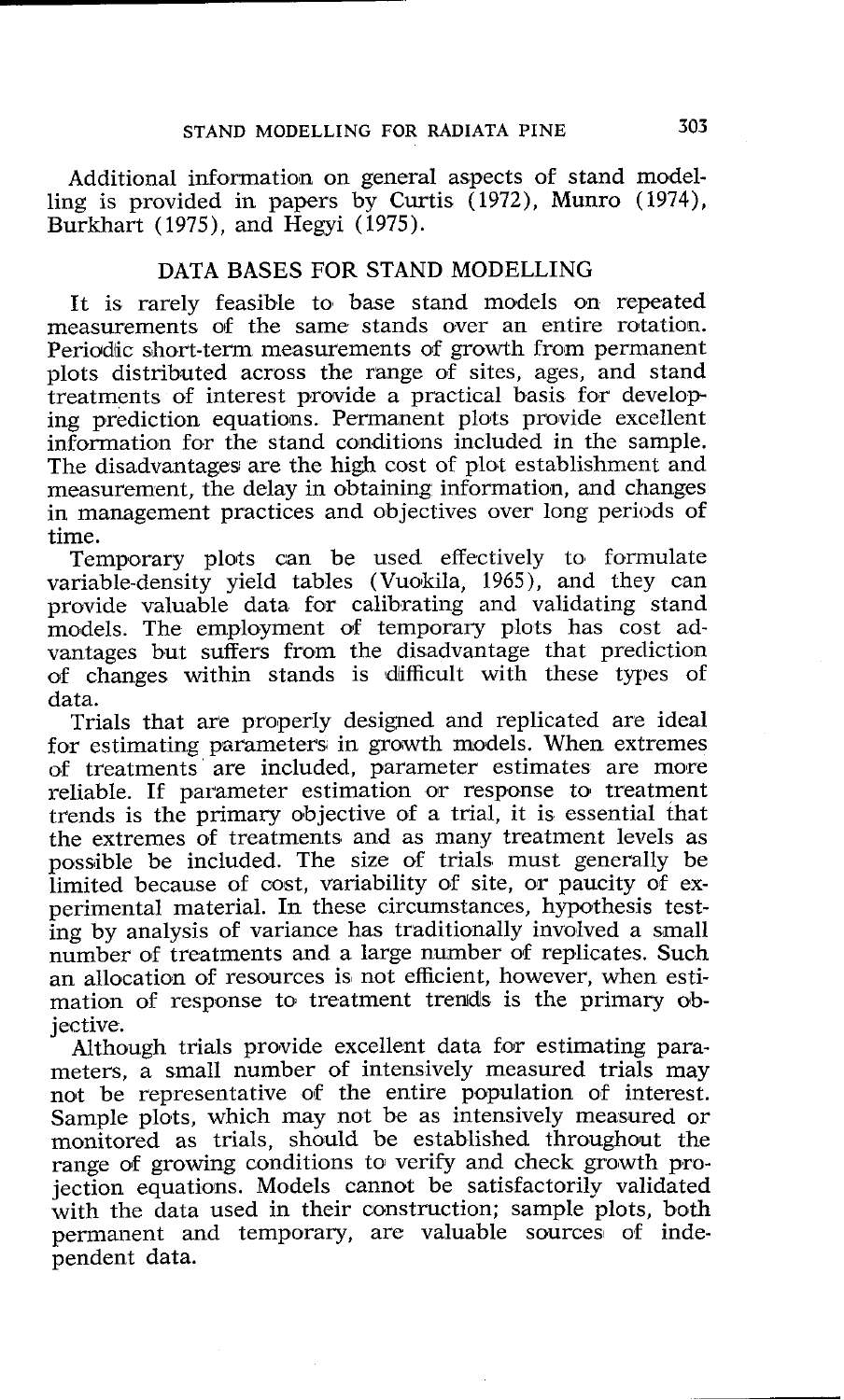Stem analysis, which involves determining past growth by measuring the accumulated stem increments of sample trees, can be effectively employed for gathering growth data. Information from stem analyses is often valuable for supplementing and extending plot records.

Individual tree studies can aid in the construction of stand models. Analysis of growth of open-grown trees allows incorporation of upper limits of certain growth parameters and enables study of growth relationships without the confounding of variations in stand structure. Such limits can act as constraints that help ensure logical model behaviour under extreme conditions. Single tree plots in stands have been found to be efficient for gathering data for stand models that use individual trees as a basic unit.

As stand models become more detailed, research results individual trees as a basic unit.<br>As stand models become more detailed, research results<br>from all areas of forest biology — silviculture, genetics,<br>physiology nutrition water relations and so on are notenfrom all areas of forest biology  $-$  silviculture, genetics, physiology, nutrition, water relations, and so on  $-$  are potential input. Computerised models of tree growth and stand dynamics can aid in integrating and synthesising existing knowledge. Simulation models are valuable for identifying knowledge gaps and critical areas for new research.

Relatively little attention has been devoted to efficient designs for obtaining stand modelling data. The need for data from silvicultural experiments for growth modelling was discussed by Wright ( 1976). Ek and Burkhart ( 1976) presented views on the inherent links between forest inventory, stand modelling, and evaluation of silvicultural alternatives.

## STAND MODELS FOR RADIATA PINE

Reliable stand projection systems are essential for radiata pine because of its importance for both domestic and export markets, and because of the variety and intensity of cultural treatments applied in its management. National and regional development planning will surely emphasise the significant role of radiata pine, thus necessitating efficient forecasts of wood availability for large areas. At the other end of the spectrum, decisions must be made about management of individual stands now in production, and of future stands. Evaluation of thinning, pruning, fertiliser application, and other treatment options requires detailed information about wood quantities by size and quality classes.

Fortunately, relatively large numbers of permanent sample plots have been maintained in radiata pine stands in New Zealand. These sample plots provide an excellent basis for developing models which should adequately reflect stand development for those conditions included in the data. The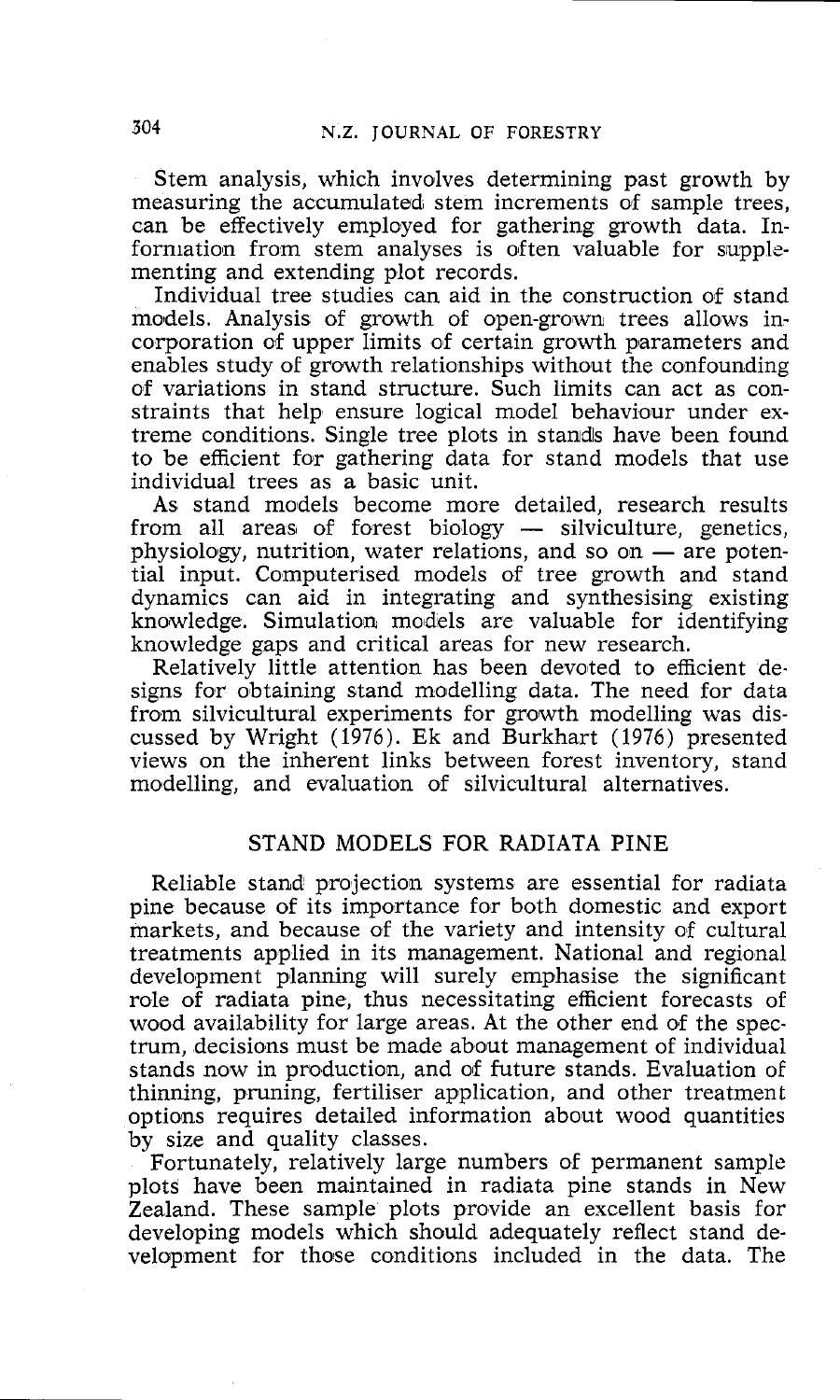presently available plot observations can be uised for constructing models, based on overall stand values, for diameter distribution analyses and for distance-independent individual-<br>tree models — which should be valuable components of a sys-<br>tem of stand models for use in redist distribution analyses and for distance-independent individual-<br>tree models — which should be valuable components of a system of stand models for use in radiata pine management.

Management practices and utilisation standards are changing rapidly, however, and highly flexible models are needed which can be used to predict yields from stands managed in ways as yet undocumented in actual stands. Use of stand models in dynamic management situations will, by necessity, involve some extrapolation to conditions not included in the basic data. To provide accurate predictions for a wide range of regimes, stand models must be logically constrained and structured. In my opinion, logical behaviour of stand models over a broad range of conditions is most likely to be accomplished by constraining individual-tree growth parameters and structuring logical interactions in tree-level models. Thus, in addition to using existing plot records to develop prediction equations, I feel that considerable resources should be allocated to structuring biologically rational moldels 06 radiata pine tree growth and stand dynamics.

As stand models are developed, gaps in knowledge and weaknesses in the available data will inevitably be revealed. These can be used to identify relevant research projects and to design future plot installations.

## **CONCLUSIONS**

Many different types of information of varying degrees of detail are needed in management systems for intensively cultured species such as radiata pine in New Zealand. It will surely require a combination of several techniques to solve these complex and challenging stand-moldelling problems.

### ACKNOWLEDGEMENT

This paper was prepared while the author was on leave from the Department of Forestry and Forest Products, Virginia Polytechnic Institute and State University, Blacksburg, Virginia, United States, as a Senior Research Fellow at the Forest Research Institute. Fellowship support provided by the National Research Advisory Council of New Zealand is gratefully acknowledged.

#### REFERENCES

Arney, J. D., 1974. An individual tree model for stand simulation in Douglas-fir. In *Growth Models for Tree and Stand Simulation (Ed J.* Fries). Royal College of Forestry, Stockholm, Sweden.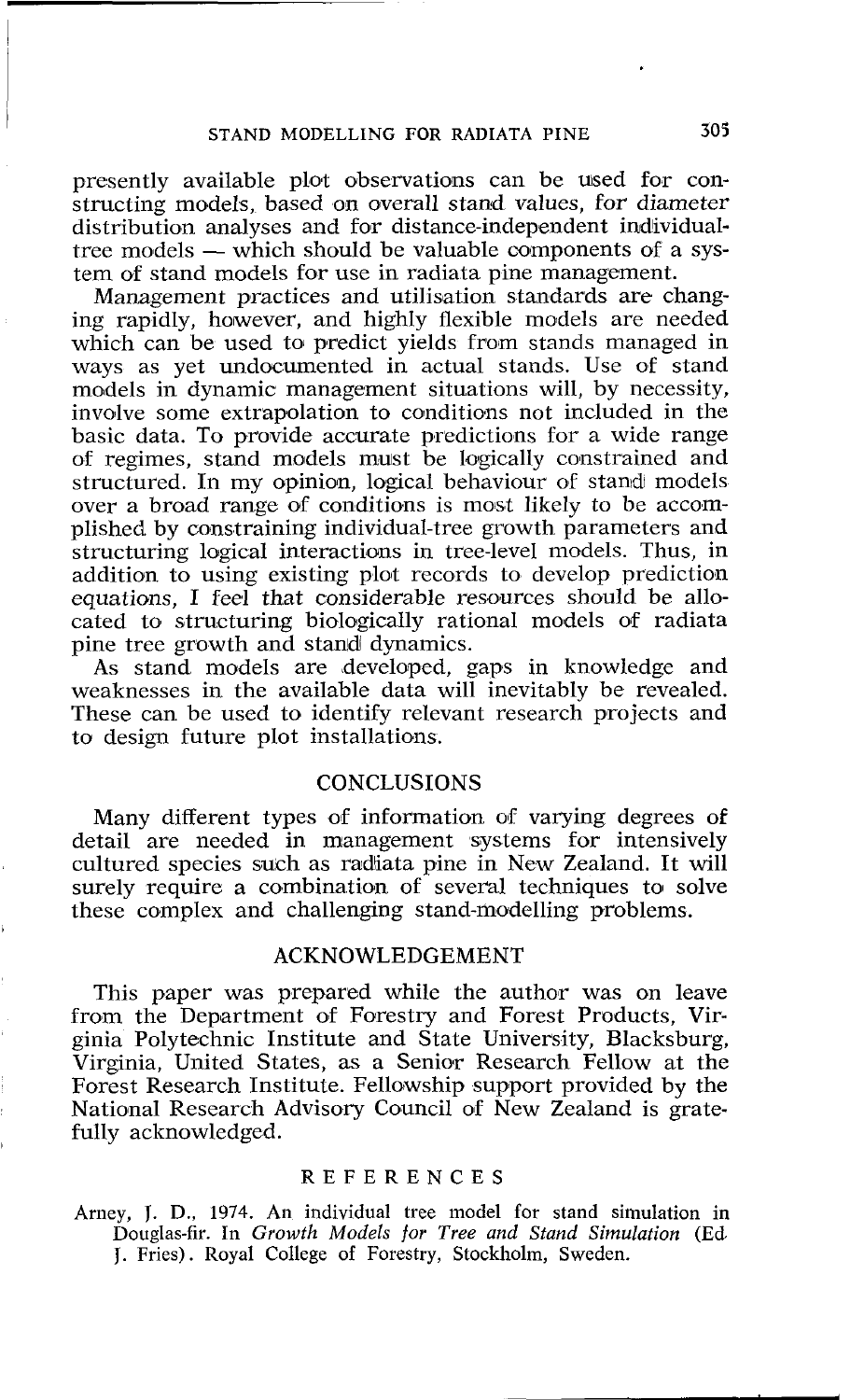Beekhuis, J., 1966. Prediction of yield and increment in *Pinus radiata*  stands in New Zealand. N.Z. *For. Serv., For. Res. Inst. Tech. Pap. 49.* 

Bennett, F. A,; CIutter, J. L., 1968. Multiple-product yield estimates for stands in New Zealand. *N.Z. For. Serv., For. Res. Inst. Tech. Pap. 49.*<br>hett, F. A.; Clutter, J. L., 1968. Multiple-product yield estimates for<br>unthinned slash pine plantations — pulpwood, sawtimber, gum. *U.S.*<br>For Serv. *Form. For. Serv., Stategy. For. I., 1968. Multiple-product yield*<br> *For. Serv., Stheast. For. Exp. Sta. Res. Pap. SE — 35.*<br> *For. Serv., Stheast. For. Exp. Sta. Res. Pap. SE — 35.*<br> **1959** *Yield* 

Bennett, F. A,; McGee, C. E.; Clutter, J. L., 1959. Yield of old-field slash pine plantations. *US. For. Serv., Stheast. For. Exp. Sta., Sta. Pap. 107.* 

- Brender, *E. V.,* 1960. Growth predictions for natural stands of loblolly pine in the lower Piedmont. *Ga. For. Res. Coun. Rep. 6.*
- Burkhart, H. E., 1975. The status and future of yield prediction: Methodology in the Southeast. In *Forest Modeling and Inventory* (Ed. A. R. Ek, J. W. Balsiger and L. C. Promnitz). Dept. of Forestry, Univ. of Wisconsin - Madison, and Soc. of Am. Foresters.
- Burkhart, H. E.; Strub, M. R., 1974. A model for simulation of planted loblolly pine stands. In *Growth Models for Tree and Stand Simulation* (Ed. J. Fries). Royal College of Forestry, Stockholm, Sweden.
- Burkhart, H. E.; Parker, R. C.; Strub, M. R.; Oderwald, R. G., 1972. Yields of old-field loblolly pine platations. *Div, of Forestry and Wildlife Resources, Va. Polytech. Inst. and State Univ., FWS-3-72.*
- Clutter, J. L., 1963. Compatible growth and yield models for loblolly pine. *For. Sci.,* 9: 354-71.
- Clutter, J. L.; Allison, B. J., 1974. A growth and yield model for *Pinus radiata* in New Zealand. In *Growth Models for Tree and Stand Simulation* (Ed. J. Fries). Royal College of Forestry, Stockholm, Sweden.
- Curtis, R. O., 1972. Yield tables past and present. 1. *For., 70:* 28-32.
- Daniels, R. F.; Burkhart, H. E., 1975. Simulation of individual tree growth and stand development in managed loblolly pine plantaions. *Div, of Forestry and Wildlife Resources, Va. Polytech. Inst. and State Univ., FWS-5-75.*
- Ek, A. R.; Burkhart, H. E., 1976. Silvicultural considerations in timber inventory. *Jl For., 74:* 435-37.
- Ek, A. **R.;** Monserud, R. A., 1974. Trials with program FOREST: Growth and reproduction simulation for mixed species even- or uneven-aged forest stands. In *Growth Models for Tree and Stand Simulation.* (Ed. J. Fries). Royal College of Forestry, Stockholm, Sweden.
- Glew, D. R.; Hegyi, F.; Honer, T. G., 1976. Data base requirements for growth models in the Computer Assisted Resource Planning System in British Columbia. In *XVI IUFRO Wld Congr. Proc., Div. IV.* Olso, Norway.
- Hamilton, G. J.; Christie, J. M., 1974. Construction and application of stand yield models. In *Growth Models for Tree and Stand Simulation*  (Ed. J. Fries). Royal College of Forestry, Stockholm, Sweden.
- Hegyi, F., 1974. A simulation model for managing jack-pine stands. In *Growth Models for Tree and Stand Simulation* (Ed. J. Fries). Royal College of Forestry, Stockholm, Sweden.
- Hegyi, F., 1975. Forest stand modeling experience in Canada. In *Forest Modeling and Inventory* (Ed. A. R. Ek, J. W. Balsiger and L. C. ri, F., 1975. Forest stand modeling experience in Canada. In *Forest* Modeling and Inventory (Ed. A. R. Ek, J. W. Balsiger and L. C. Promnitz). Dept. of Forestry, Univ .of Wisconsin — Madison, and Soc. of Am. Foresters.
- Lemmon, P. E.; Schumacher, F. X., 1962. Volume and diameter growth of ponderosa pine trees as influenced by site index, density, age, and size. *For. Sci.,* 8: 236-49.